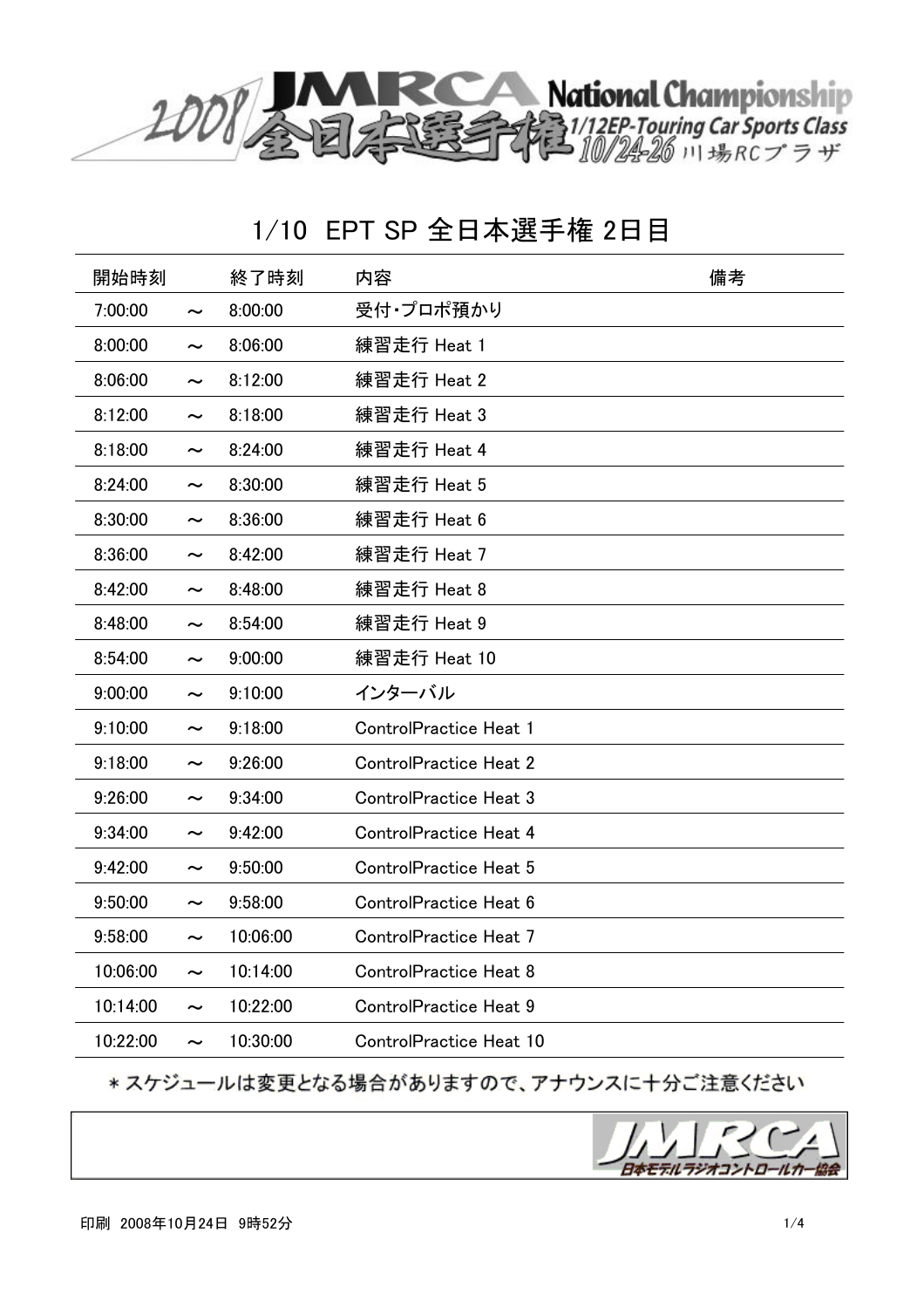

| 開始時刻     |                       | 終了時刻     | 内容                | 備考 |
|----------|-----------------------|----------|-------------------|----|
| 10:30:00 | $\tilde{\phantom{a}}$ | 11:30:00 | 組替                |    |
| 11:30:00 | $\thicksim$           | 11:38:00 | Qualify 1 Heat 1  |    |
| 11:38:00 | $\tilde{}$            | 11:46:00 | Qualify 1 Heat 2  |    |
| 11:46:00 | $\thicksim$           | 11:54:00 | Qualify 1 Heat 3  |    |
| 11:54:00 | $\tilde{\phantom{a}}$ | 12:02:00 | Qualify 1 Heat 4  |    |
| 12:02:00 | $\tilde{\phantom{a}}$ | 12:10:00 | Qualify 1 Heat 5  |    |
| 12:10:00 | $\thicksim$           | 12:18:00 | Qualify 1 Heat 6  |    |
| 12:18:00 | $\tilde{\phantom{a}}$ | 12:26:00 | Qualify 1 Heat 7  |    |
| 12:26:00 | $\tilde{}$            | 12:34:00 | Qualify 1 Heat 8  |    |
| 12:34:00 | $\thicksim$           | 12:42:00 | Qualify 1 Heat 9  |    |
| 12:42:00 | $\tilde{\phantom{a}}$ | 12:50:00 | Qualify 1 Heat 10 |    |
| 12:50:00 | $\tilde{\phantom{a}}$ | 13:20:00 | ランチタイム            |    |
| 13:20:00 | $\tilde{\phantom{m}}$ | 13:28:00 | Qualify 2 Heat 1  |    |
| 13:28:00 | $\tilde{\phantom{a}}$ | 13:36:00 | Qualify 2 Heat 2  |    |
| 13:36:00 | $\tilde{}$            | 13:44:00 | Qualify 2 Heat 3  |    |
| 13:44:00 | $\tilde{\phantom{a}}$ | 13:52:00 | Qualify 2 Heat 4  |    |
| 13:52:00 | $\tilde{\phantom{a}}$ | 14:00:00 | Qualify 2 Heat 5  |    |
| 14:00:00 | $\tilde{\phantom{a}}$ | 14:08:00 | Qualify 2 Heat 6  |    |
| 14:08:00 | $\tilde{\phantom{a}}$ | 14:16:00 | Qualify 2 Heat 7  |    |
| 14:16:00 | $\tilde{\phantom{a}}$ | 14:24:00 | Qualify 2 Heat 8  |    |
| 14:24:00 | $\tilde{\phantom{a}}$ | 14:32:00 | Qualify 2 Heat 9  |    |
| 14:32:00 | $\tilde{\phantom{a}}$ | 14:40:00 | Qualify 2 Heat 10 |    |

\* スケジュールは変更となる場合がありますので、アナウンスに十分ご注意ください

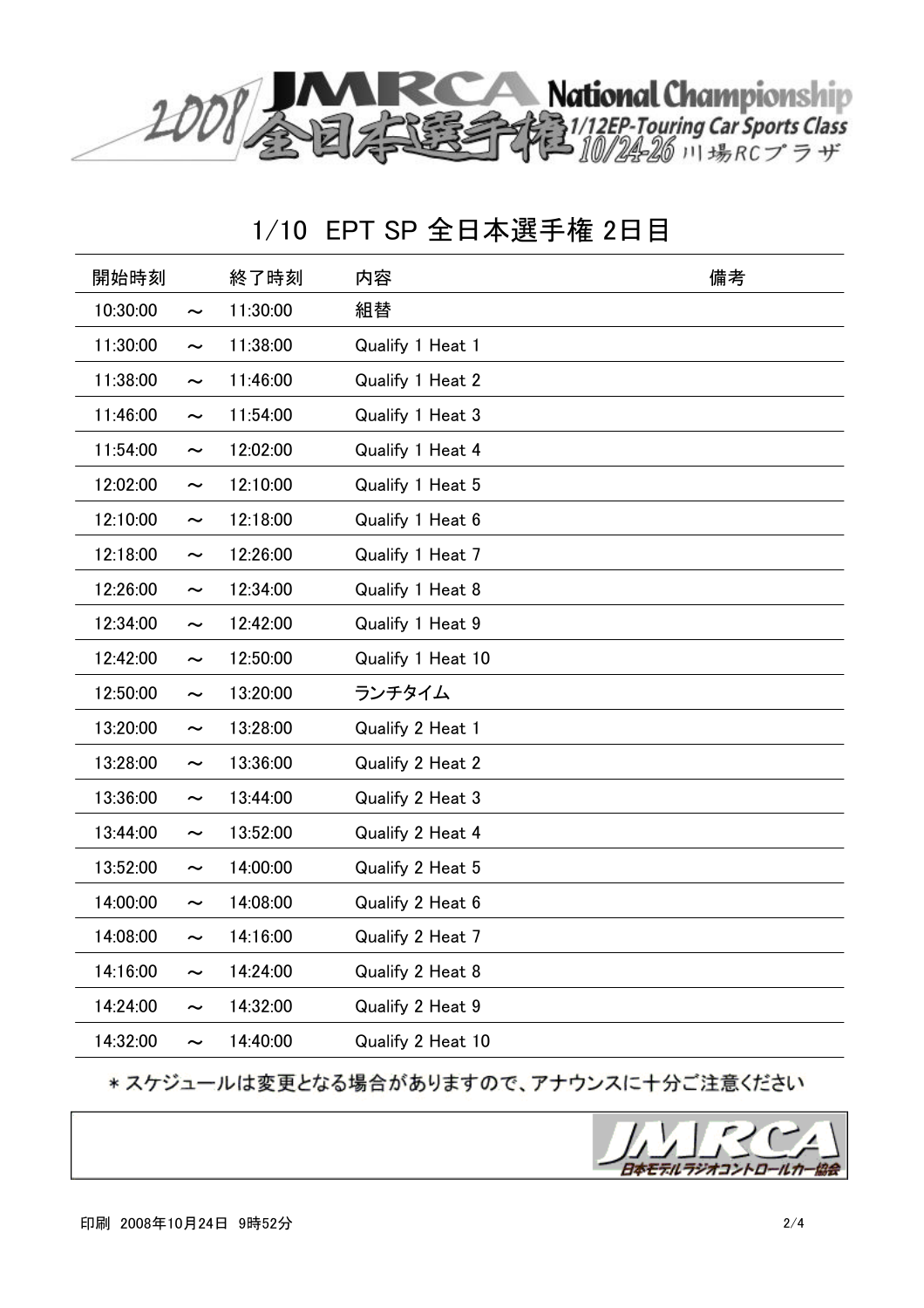

| 開始時刻     |                       | 終了時刻     | 内容                | 備考 |
|----------|-----------------------|----------|-------------------|----|
| 14:40:00 | $\thicksim$           | 14:50:00 | インターバル            |    |
| 14:50:00 | $\tilde{\phantom{m}}$ | 14:58:00 | Qualify 3 Heat 1  |    |
| 14:58:00 | $\tilde{\phantom{a}}$ | 15:06:00 | Qualify 3 Heat 2  |    |
| 15:06:00 | $\tilde{\phantom{m}}$ | 15:14:00 | Qualify 3 Heat 3  |    |
| 15:14:00 | $\tilde{\phantom{a}}$ | 15:22:00 | Qualify 3 Heat 4  |    |
| 15:22:00 | $\tilde{\phantom{a}}$ | 15:30:00 | Qualify 3 Heat 5  |    |
| 15:30:00 | $\tilde{\phantom{m}}$ | 15:38:00 | Qualify 3 Heat 6  |    |
| 15:38:00 | $\tilde{\phantom{a}}$ | 15:46:00 | Qualify 3 Heat 7  |    |
| 15:46:00 | $\thicksim$           | 15:54:00 | Qualify 3 Heat 8  |    |
| 15:54:00 | $\thicksim$           | 16:02:00 | Qualify 3 Heat 9  |    |
| 16:02:00 | $\tilde{\phantom{a}}$ | 16:10:00 | Qualify 3 Heat 10 |    |
| 16:10:00 | $\tilde{\phantom{a}}$ | 16:20:00 | インターバル            |    |
| 16:20:00 | $\tilde{\phantom{m}}$ | 16:28:00 | Qualify 4 Heat 1  |    |
| 16:28:00 | $\tilde{\phantom{a}}$ | 16:36:00 | Qualify 4 Heat 2  |    |
| 16:36:00 | $\tilde{\phantom{a}}$ | 16:44:00 | Qualify 4 Heat 3  |    |
| 16:44:00 | $\tilde{\phantom{a}}$ | 16:52:00 | Qualify 4 Heat 4  |    |
| 16:52:00 | $\tilde{\phantom{a}}$ | 17:00:00 | Qualify 4 Heat 5  |    |
| 17:00:00 | $\tilde{\phantom{m}}$ | 17:08:00 | Qualify 4 Heat 6  |    |
| 17:08:00 | $\tilde{\phantom{a}}$ | 17:16:00 | Qualify 4 Heat 7  |    |
| 17:16:00 | $\tilde{\phantom{a}}$ | 17:24:00 | Qualify 4 Heat 8  |    |
| 17:24:00 | $\tilde{\phantom{a}}$ | 17:32:00 | Qualify 4 Heat 9  |    |
| 17:32:00 | $\tilde{\phantom{a}}$ | 17:40:00 | Qualify 4 Heat 10 |    |

\* スケジュールは変更となる場合がありますので、アナウンスに十分ご注意ください